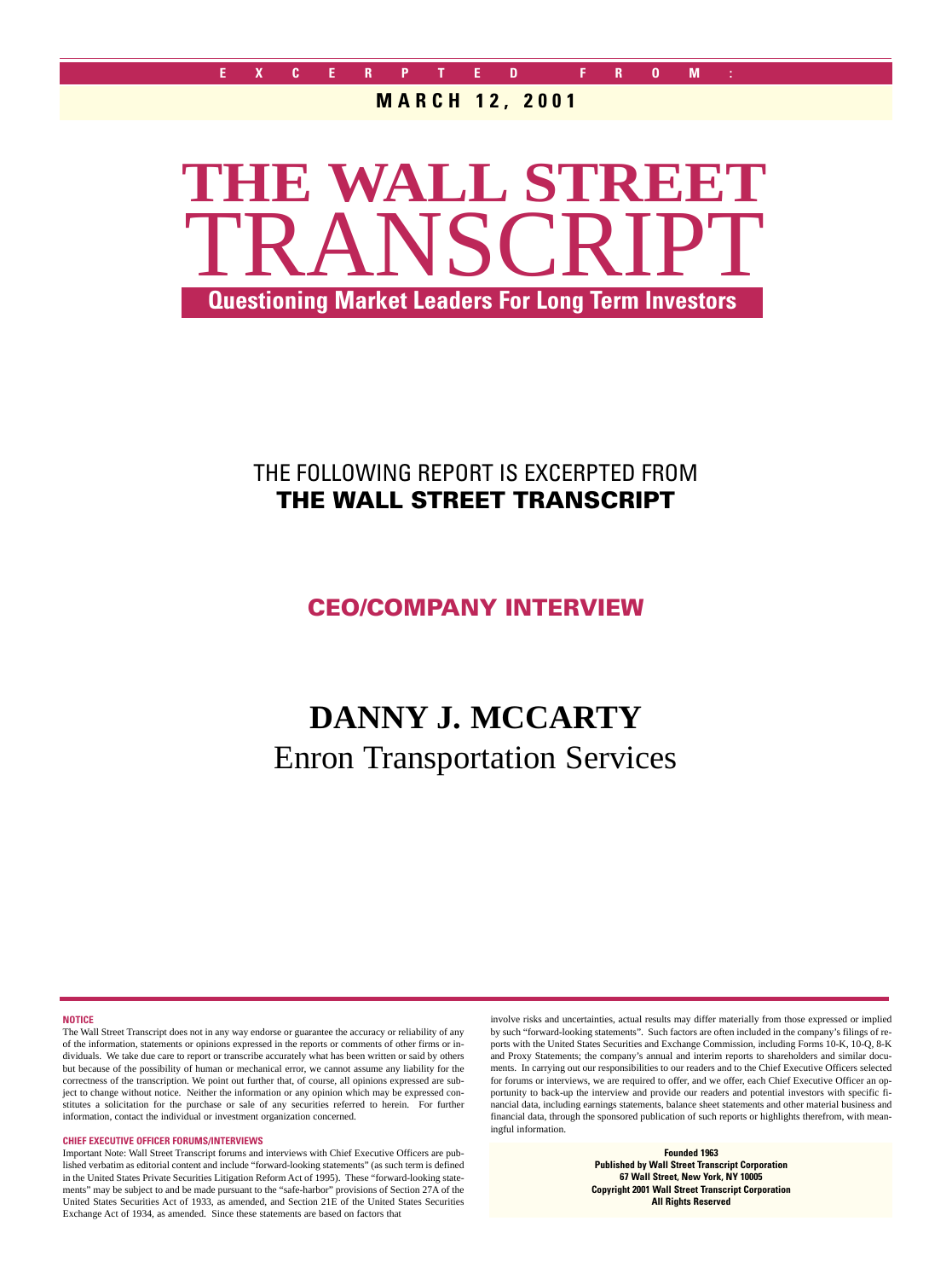#### **COMPANY INTERVIEW**

# Enron Transportation Services (ENE)



**DANNY J. MCCARTY** is Managing Director and Chief Commercial Officer of Enron Transportation Services. He began his career in the energy industry in 1982 when he joined K&E Petroleum, Inc., an oil and gas exploration and acquisition company as Vice President - Legal. In 1987, Mr. McCarty joined the law offices of Jack Glaves as an Associate Lawyer in the energy practice. In 1988, he joined the legal department within Enron Interstate Pipeline Group focusing on take-or-pay litigation, gas supply and

gas marketing. Mr. McCarty joined Enron Capital and Trade Resources in June of 1991 as a Director of Enron Power Services, Inc. and was promoted to Vice President in January 1994 responsible for independent power producer marketing. In April 1995, he assumed responsibility for ECT's strategic acquisition efforts internationally together with ECT's Non-European regional development activities. In August 1996, Mr. McCarty relocated to London and was appointed Managing Director of Enron Europe in January 1998. He completed his undergraduate work at Columbia University (NYC), and University of Nebraska and Lincoln and received his BA in 1978. He also attended University of Nebraska School of Law where he received his JD in 1981, and is currently a member of the State Bars of Nebraska, Kansas and Texas.

### **SECTOR –ENERGY (LAS627) TWST: Could you provide our readers with a brief overview of the company?**

**Mr. McCarty:** Enron Corp. is a multinational energy company, focusing on energy and telecommunications worldwide. Just some examples of what we do — we have an extensive fiber-optic network throughout the United States. We're a leader in trading bandwidth throughout the United States. That expertise stems from our trading expertise developed in the United States in primarily gas and electricity. But that has been expanded to include oil, gas, petrochemicals, steel, and all types of metals through the acquisition of MG in Europe at the end of last year.

We have significant operations in Europe through the London office. The London office trades extensively in gas, electricity in the UK and on the Continent. They're the market maker in the Nordic markets in electricity trading. We continue to develop power projects throughout the world. We have current power projects in such places as India, Turkey, the UK, and Italy, throughout the United States. Sixty million dollars-plus is our market cap today. I think that's based on a 50-plus p/e statistic.

I guess that's kind of a brief overview. Kind of the genesis of Enron was back in the 1980s, 1982 through 1986, when there was significant consolidation of pipeline capacity in the United States. Enron was actually the result of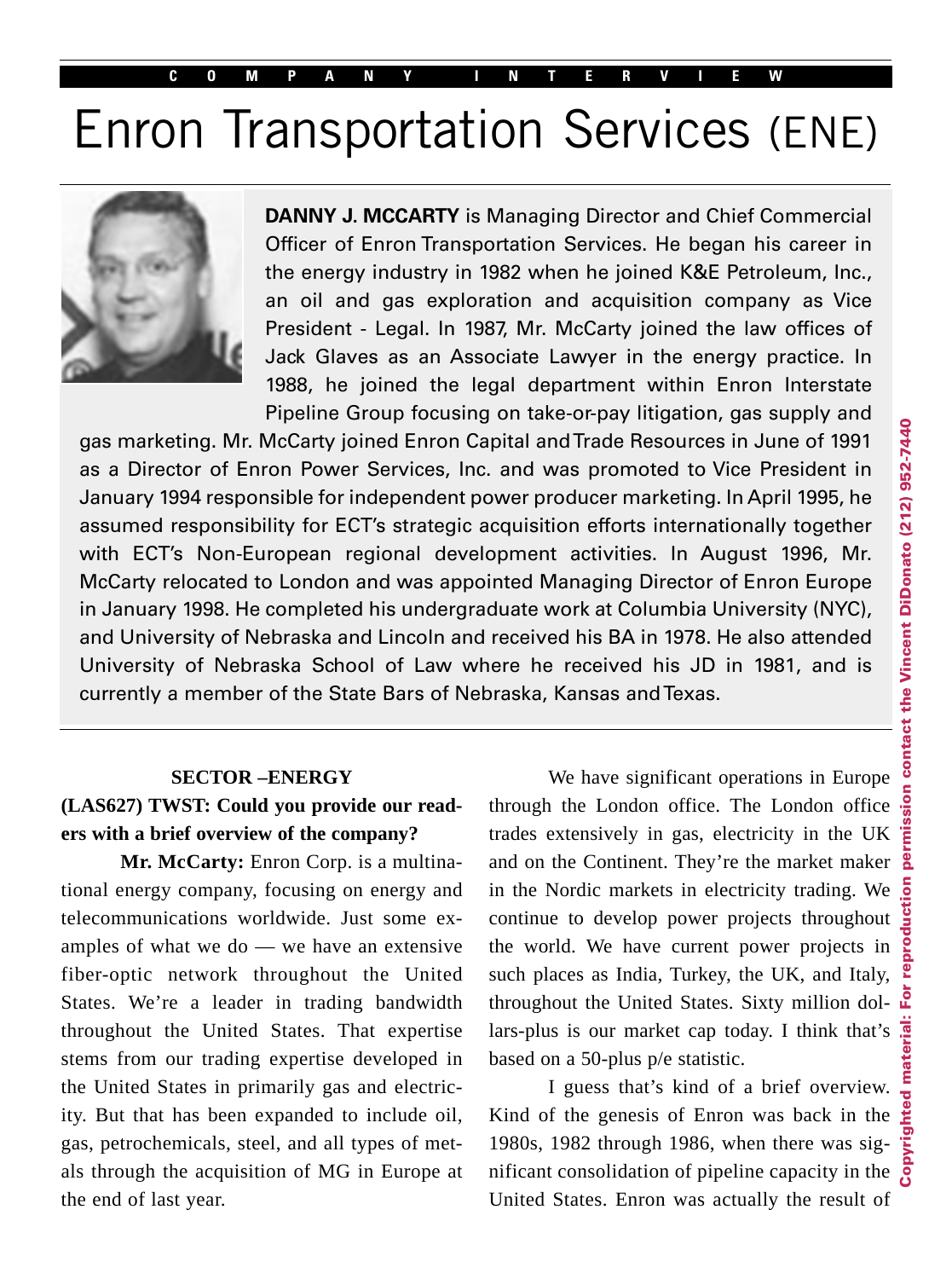mergers between Northern Natural, FGT, and Houston Pipeline, creating the largest pipeline network in the United States. So that was really the genesis of it. And from that, it was merely starting to transfer skill sets from one area to the other, from jurisdictional to nonjurisdictional, (from jurisdictional activities such as terrabased transportation services to non-jurisdictional such as trading). That's how we became what we are today.

## **TWST: Focusing on Enron Transportation Services, what do you see today as the overall business and company aspects of that subsidiary?**

**Mr. McCarty:** Let's start off with what Enron Transportation Services is today. We either own, control, or both, four major interstate pipelines. First is Northern Border. We own about 10% of Northern Border and operate that. That pipeline brings Canadian gas down into the Chicago area. Then we have Florida Gas Transmission. That runs from the state of Texas to the tip of Florida and is the only transporter of natural gas into the state of Florida. Then there's Transwestern Pipeline, which runs from the state of Texas to the California border at Topock and Needles. That goes into the southern part of California right where the California border meets the tip of Nevada. Then we have Northern Natural, which is a pipeline that today begins in Texas and flows north into the market area in and around Ventura or the Chicago area. So that's kind of the asset ownership of Enron Transportation Services.

Most recently, we changed our name from the Enron Gas Pipeline Group to Enron Transportation Services. And the reason we did that was because we've been undergoing somewhat of a metamorphosis to start focusing on really more transportation services and/or intellectual capital, rather than merely focusing on operation of the physical asset. And with that, really what we're doing today is we're looking at services. We're one of the largest transporters of natural gas in the United States. We transport about 9 bcf of natural gas a day on the 25,000 miles of pipe that constitute our network. That gas is distributed into 21 various states in the West, Midwest, Gulf Coast, Southeast markets.

At this point, we are transporting for shippers and providing them various storage services so that they can accommodate their own needs. Each customer has a various set of needs. For example, you may have a co-generator out there with a simple cycle gas turbine. What he's really going to want to do is take as much gas in a particular hour so he can hit the peaks and sell his electricity for the highest price possible. When the electricity prices then fall, he doesn't want to take any gas, right? So he's going to have a completely different set of needs from a local distribution company that has relatively constant requirements and may even have some of their own peak shaving on their system.

Each customer now has a different set of needs. We're getting our people out there to start understanding these needs. It's a big issue in the industry, particularly in the electricity industry because, historically, pipelines have not been very responsive to the electricity industry and the need to be able to accommodate the ebbs and flows of the demand in electricity, i.e., the peaks and the valleys.

# **TWST: Could you give us an idea of what's on the agenda for that area over the next 12-24 months?**

**Mr. McCarty:** Typically, the public and the media don't see a pipeline's future development or expansion plans, because they're kept internally from a pipeline standpoint. It's not just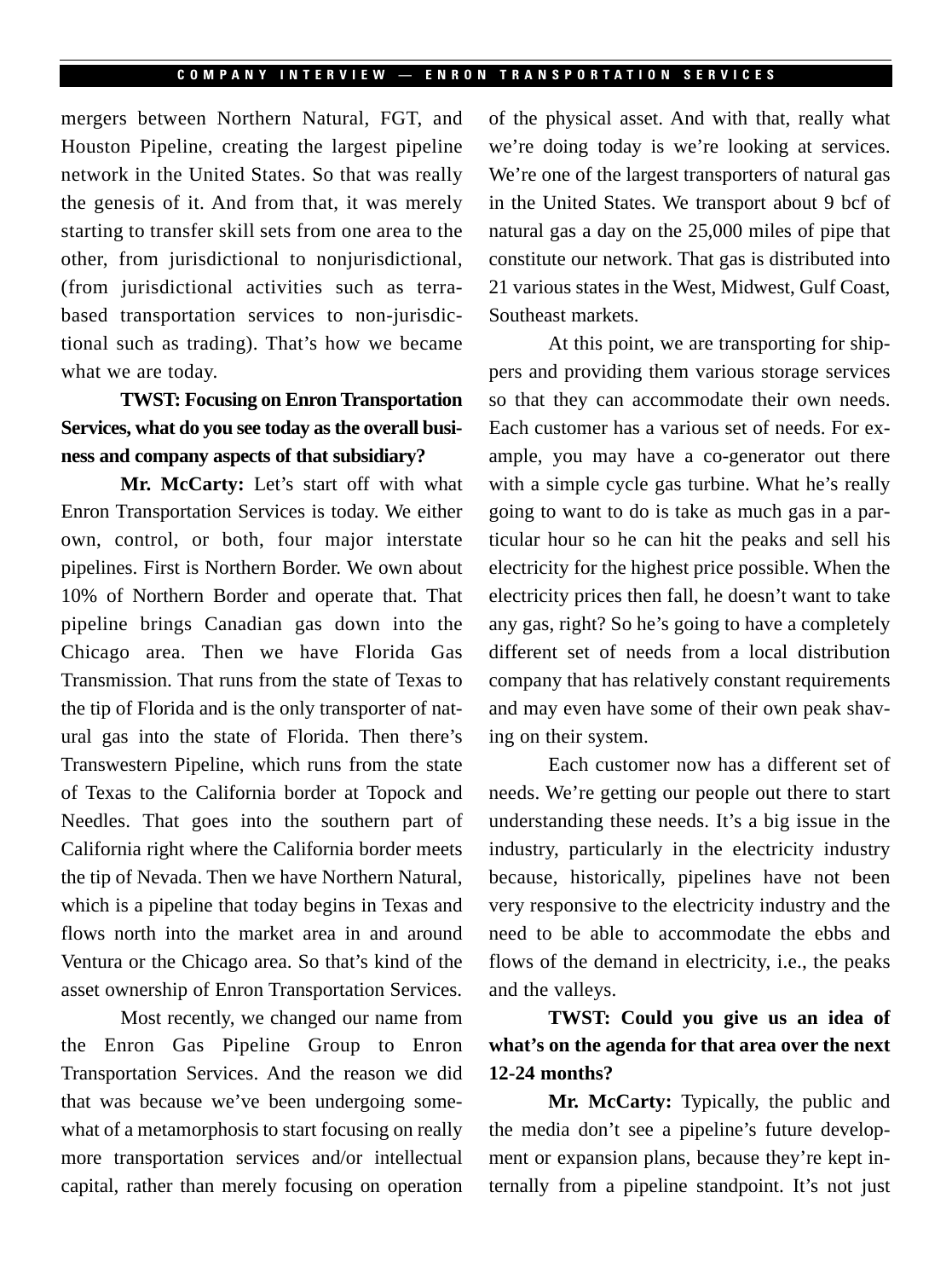Enron. It's any big pipeline out there, whether you're talking about Williams or El Paso. We constantly have pipeline expansion efforts under way in-house that are not made public. We don't make them public because it takes so much time to do the engineering and a number of other things. You have to start anticipating market needs. So for the past several years, we have been looking at a number of things that we can do in the market today. Let me just take Transwestern, for example. Transwestern — last year, we did an expansion that effectively brought in 140,000 in mmBtu per day into the California market.

But still we've seen a lot of tightness in that market and in fact an inability to be able to get enough gas into the state to forego any of the brownouts or blackouts that we've been experiencing over the last three or four months or so. But effectively, what we're trying to do is be out in front of the market, then together with our pipeline capacity and El Paso's pipeline capacity coupled with proper management of the storage in-state in California by the electric utilities, keeping in mind we don't control any of the storage capacity in that state. They do. There should be sufficient pipeline capacity even this year to avoid blackouts/brownouts. Now that being said, there's going to be a lot more demand growth over the next few years. But we're planning the expansion of our pipeline, which will be a twinning of that line and expect to see that in service by 2003.

In a lot of areas — and California's just the easiest example because it's something that's been in the forefront of the news — our pipeline ran full all year in the state of California. El Paso's pipeline did not run completely full all year and there was one outage that resulted from an explosion. But the shippers were not shipping gas all year into that state filling up their storage. If that storage would have been full, I would venture a guess to say there probably would not be the frequency of blackouts you're seeing today. People that control that storage made a market call. They saw what happened over the past four to five winters during mild winters where they actually paid money to put gas in storage and got no benefit from that gas in storage because the winters were so mild. So here, this winter comes around. It's not a mild winter. They were caught off guard. So it wasn't necessarily what I would consider lack of pipeline capacity going into that state.

You could say the same thing for some of the other areas. But a lot of the other areas throughout the United States manage their storage capability a little bit better. We're not seeing problems with electricity capacity. I would say over the next five years, what we'll see is significant growth in the electricity industry. Most of that growth is going to be marginal electricity and the fuel that's on the margin is gas. It's not going to be coal. I know that if you wanted to build a coal plant today, and you started from scratch, you would be looking at a six- to 7-year horizon to bring that on. That means natural gas is the way to go.

The good news is that most natural gas is transported on interstate pipelines governed by FERC. That's pretty much all — I mean, FERC has always governed pipelines. They understand pipeline expansions. They understand the necessity to bring pipelines on relatively quickly and have been responsive to that in the past. I'm sure they're going to be very responsive to it over the next two to three years. Now whether that gas can get to particular delivery points and then be delivered into states with the same ease, that's another question. Because when a hit state — for example, when our gas on Transwestern hits California, all at once the governing of the construction of a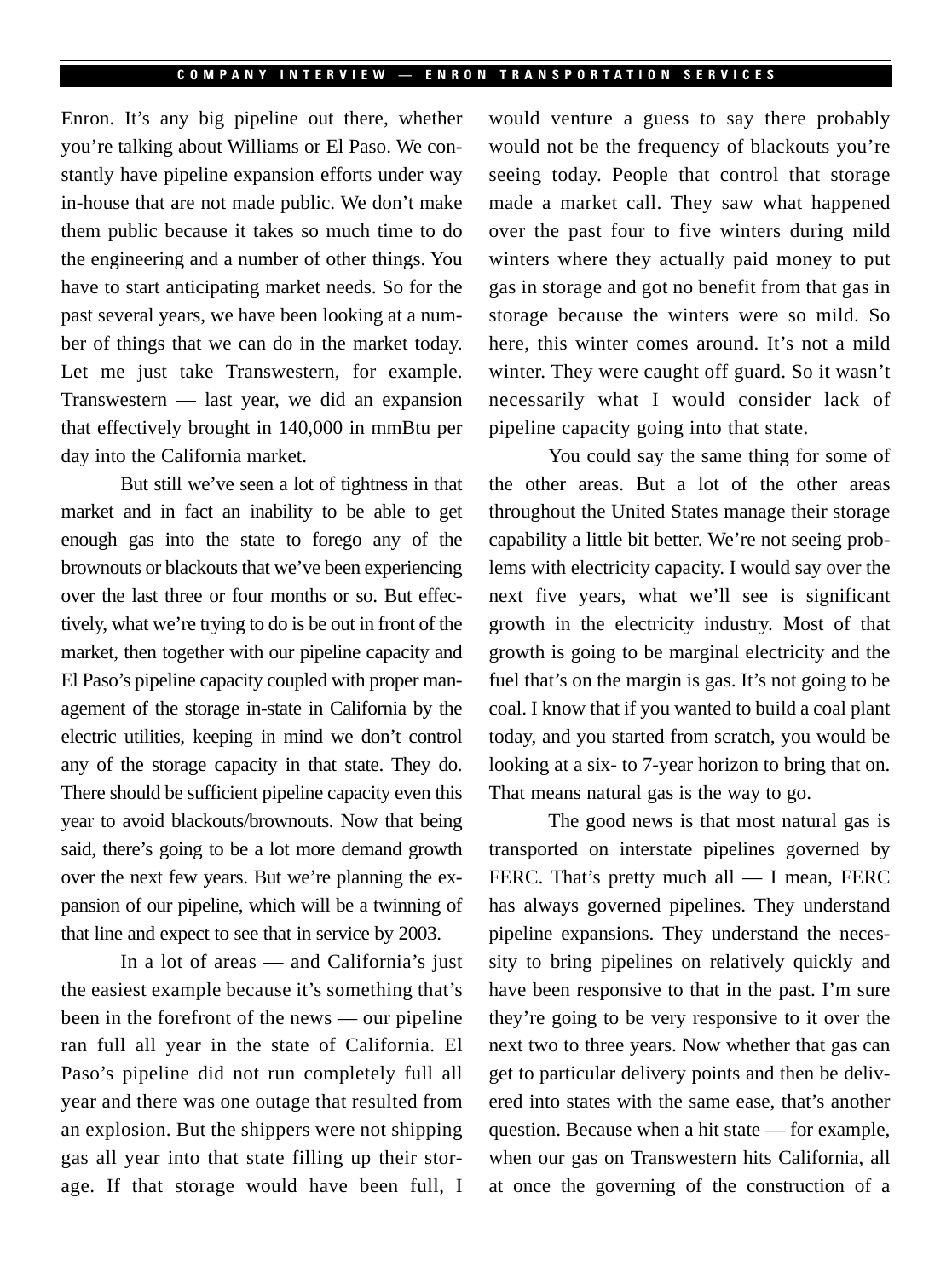pipeline or the construction of a power plant or the construction of an overhead transmission line is now subject to the California PUC or a state PUC. I can't guarantee states will move as fast as the federal government will. That could create some bottleneck constraints down the road.

I guess the next area that we probably need to talk about is whether there is adequate gas supply. If I build pipeline capacity to the state of Florida like I'm planning to do, if I build pipeline capacity to the state of California, like I plan to do, is there sufficient gas supply to fill that pipe up for the foreseeable future? I guess the short answer to it's "yes, there is." The longer answer to it is "well, where's it coming from?"

We have significant drilling activity going on in the Rockies. Pipelines though don't tend to flow Rockies' gas south then west into California. That just means we're going to have to change the flow of some pipelines. But we can get it there. There's sufficient pipeline capacity today to get a significant amount of Rockies' gas into California.

The other area clearly would be from Canada and eventually from Alaska. There are pipelines like our Northern Border pipeline and some of the other pipelines that have recently been built will bring that capacity back. But what we've seen is, if you change a hub point or a major gas point, like Ventura, and either short that point by half a bcf or put an additional half a bcf to that point, it changes gas flows throughout the United States. So we're getting a very responsive pipeline network that's able to get gas that's needed to the areas that will pay for that gas. So I'm not too concerned about the availability of gas throughout the supply basins.

**TWST: What's in the industry today? Is there much consolidation or merger and acquisition activity for strategic purposes?**

**Mr. McCarty:** Tremendously. We've seen El Paso, in particular, come in and gobble up pipelines like ANR, Coastal, and Sonat. Those were major interstate pipelines and they've all been consolidated under the El Paso umbrella. And Duke/Williams likewise is doing the same thing. So whereas there used to be 10, 15 major pipelines out there, I think if you end up with three pipeline presidents at the table, one from El Paso, one from Duke/Williams and one from Enron, you cover probably 60%, 65% of the interstate capacity.

**TWST: Do you have any overall thoughts on the regulatory environment and the playoff between environmental and industrial needs and consumer needs over the next five years or so?**

**Mr. McCarty:** My feeling is that in certain areas the pendulum has swung all the way over to the environmental side in a number of areas, particularly on the state side, if you're looking at California, for example. But I think the pendulum is going to come back. But there's going to be proper deference to the environmental concerns. That being said, I tell you though, when you're having a crisis like you're having in California today, if you need to construct power plants, overhead lines, intrastate gas transmission lines, and interstate gas transmission lines, I know from my standpoint, on the interstate gas transmission lines, I intend to ask for expedited certificates from FERC and I know they're going to respond. Now I haven't talked to anybody specifically at FERC to see if they would support me on that, but they're pretty responsive. They are not going to allow people in a region or an entire state to suffer brownouts and blackouts because of bureaucratic red tape.

**TWST: Thank you. (DA)**